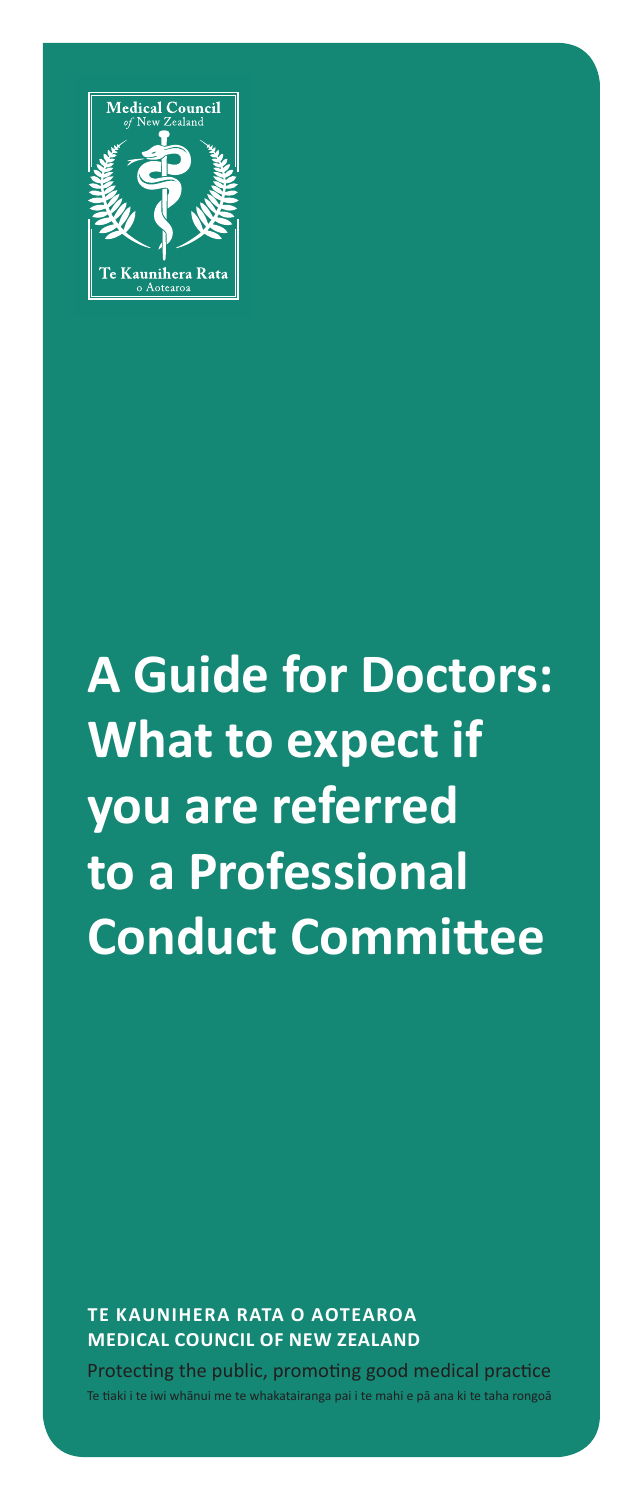This pamphlet explains the role of a Professional Conduct Committee **(PCC)** and what to expect if you are referred to a PCC.

Under the Health Practitioners Competence Assurance Act 2003 **(HPCAA)**, the role of the Medical Council of New Zealand **(Medical Council)** is to protect the health and safety of the public by providing mechanisms to ensure that doctors are competent and fit to practise.

The Medical Council has various powers to address concerns about doctors. Under section 68(3) of the HPCAA, the Medical Council can decide to refer any matter to a PCC if it has concerns about the conduct or safety of the doctor's practice. A conviction against a doctor for an offence that is punishable by three months' imprisonment or longer, or one of the offences listed under section 67(b) of the HPCAA, must automatically be referred to a PCC<sup>1</sup>.

# **What is a PCC?**

The HPCAA requires the Medical Council to appoint a PCC that consists of three people – two doctors and one layperson – to consider concern(s) about the appropriateness of a doctor's conduct or the safety of the doctor's practice.<sup>2</sup>

The Medical Council must give you the details of the information referred to the PCC for investigation within 14 working days.<sup>3</sup>

 $1$  HPCAA, s68

<sup>&</sup>lt;sup>2</sup> HPCAA, s71

<sup>&</sup>lt;sup>3</sup> HPCAA, s74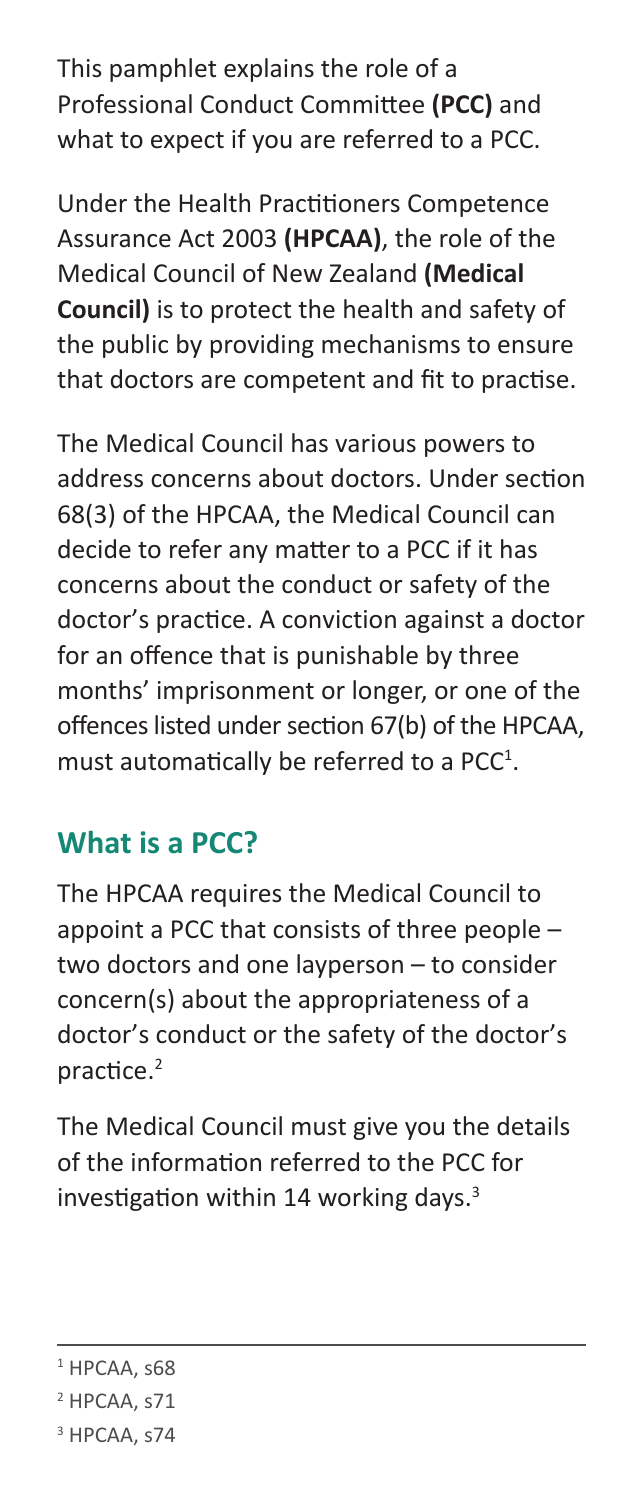#### **Who sits on a PCC?**

The PCC is appointed by the Medical Council, but is independent and runs its own investigation process.<sup>4</sup> PCC members are selected from a pool of people approved and trained by the Medical Council. The Medical Council appoints one PCC member as convenor of the PCC, and that person facilitates the PCC process.

# **Can you object to the members of the PCC?**

Yes. We will tell you (and the notifier if applicable) the names of the proposed members and you will have an opportunity to object to any member. The Medical Council will consider your objection and will make the final decision on who sits on the PCC.

# **Should you get legal advice?**

Your medicolegal indemnity insurer may recommend you disclose to it that you have been referred to a PCC.

#### **What will the investigation involve?**

The PCC must apply the rules of natural justice in everything it does. This means that the PCC's process must be fair and transparent.

The PCC may hear evidence in person or receive written statements from people, including you, your employer, your colleagues, the notifier, and an expert adviser.<sup>6</sup> The

- 5 HPCAA, s75
- 6 HPCAA, s76

<sup>4</sup> HPCAA, s72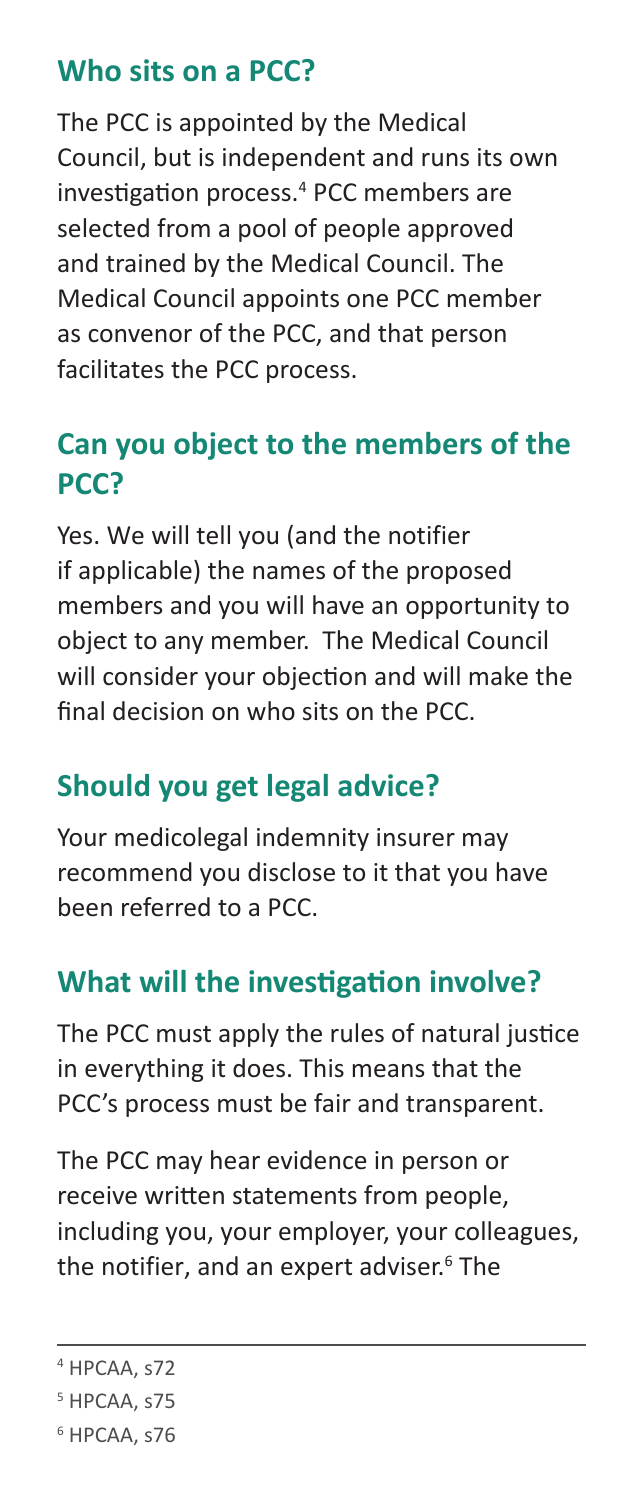PCC will contact other people it identifies as relevant to its investigation.

The PCC may appoint a legal adviser, approved by the Medical Council, to advise it on matters of law, procedure, or evidence.<sup>7</sup> It may also appoint an investigator to make enquiries and collect information.

Within 14 working days of completing its investigation, the PCC must make a determination and/or recommendation about what further action, if any, is necessary. The PCC will provide you with its decision.<sup>8</sup>

### **Will you get a chance to respond?**

If you are investigated by a PCC, you will be invited to comment on the concern(s) and provide submissions and meet with the PCC. If you choose to meet with the PCC, you will have the opportunity to have a support person attend with you, for example, a lawyer, friend, family member or colleague.

### **What are the possible outcomes of the process?**

The PCC may recommend that the Medical Council:

- **E** reviews your competence;
- **EXECUTE:** reviews your scope of practice;
- **■** reviews your fitness to practise;
- refers the subject matter of the investigation to the police; and/or
- counsels you.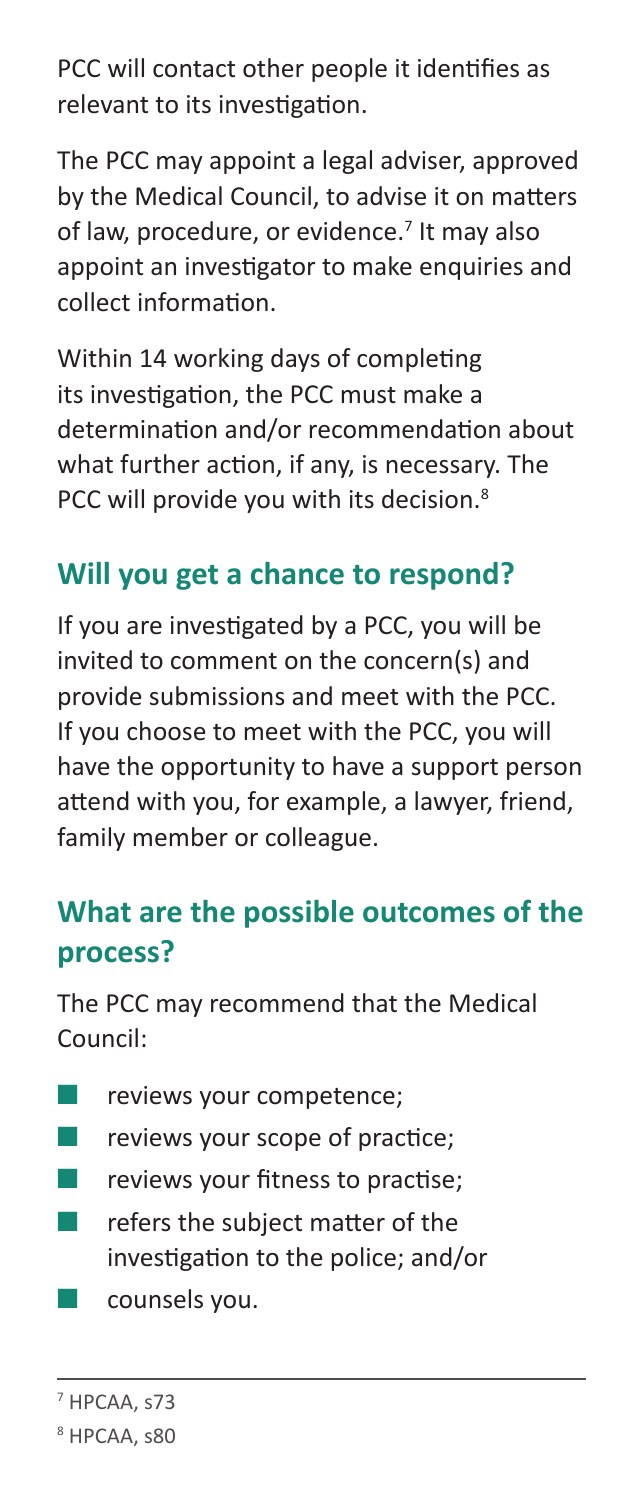The PCC may also, or alternatively, make one of the following determinations:

- Take no further steps.
- Bring a charge against you before the Health Practitioners Disciplinary Tribunal **(HPDT)**. The PCC will draft the charge and present it to the HPDT in writing. Information about the role of the HPDT and its processes is available at [www.hpdt.org.nz](http://www.hpdt.org.nz).
- Refer the notification to an independent conciliator to help resolve it by agreement. If the notification is not successfully resolved, the PCC must promptly decide whether to:
	- Bring a charge against you before the HPDT.
	- Make one or more recommendations to the Medical Council.
	- Take no further action in relation to the notification.

# **How long will the PCC need to make a decision?**

A PCC aims to complete any investigation within 8 to 12 months from the date the PCC is established (not the date when the notification is received), depending on the nature and complexity of the case.

The PCC will keep you or your lawyer, if you have one, updated about its progress every 6 – 8 weeks, and will let you know the outcome within 14 working days after the investigation is concluded.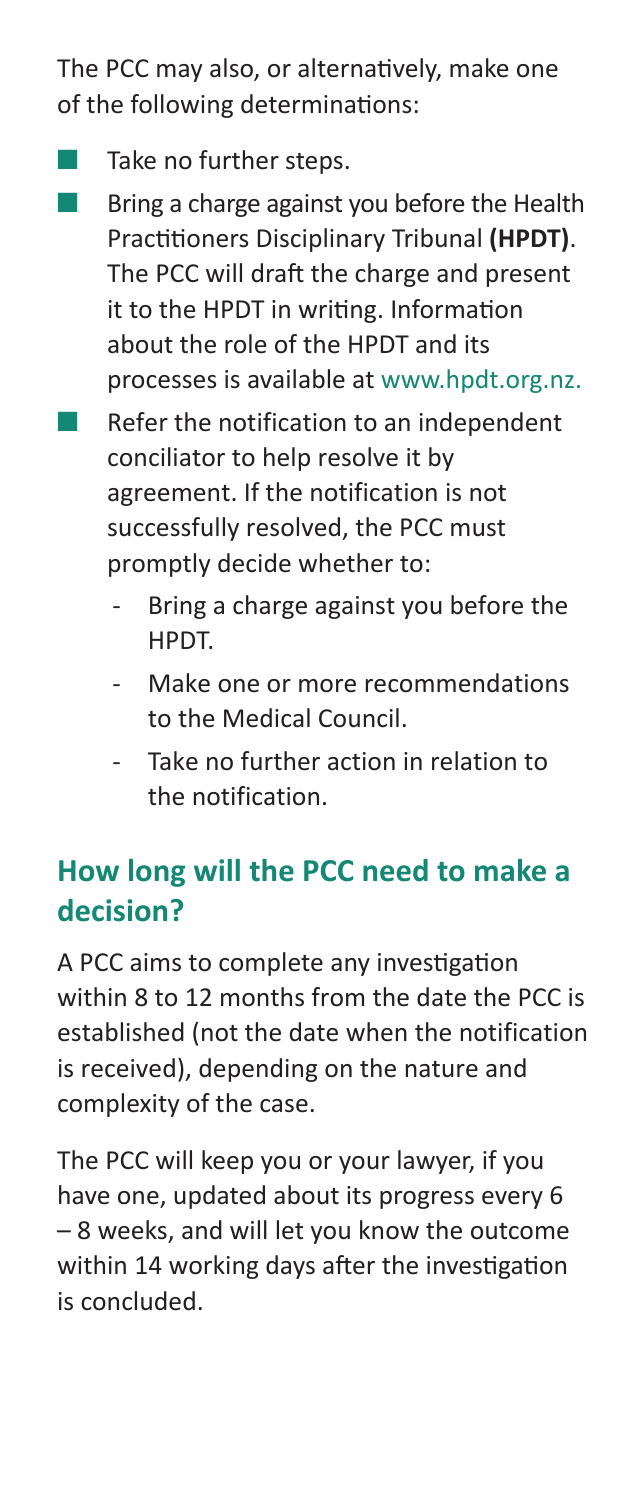#### **How will you find out the outcome?**

The PCC will write to you and the Medical Council's registrar with its decision. It will also advise the notifier if there is one. The Medical Council must then consider any recommendation/s and any action that may be appropriate.

### **Can you appeal the outcome of a PCC?**

No. The decisions and recommendations of the PCC are final and cannot be appealed.

# **Can you appeal a decision of the Health Practitioners Disciplinary Tribunal?**

Yes, you can appeal decisions of the HPDT.<sup>9</sup> The HPDT will tell you how to do this when it has made its decision.

# **Will you incur any costs participating in the PCC process?**

The Medical Council pays the costs of a PCC. If a charge is laid in the HPDT and an adverse finding is made, the HPDT may order that you pay some of the costs incurred by the PCC.